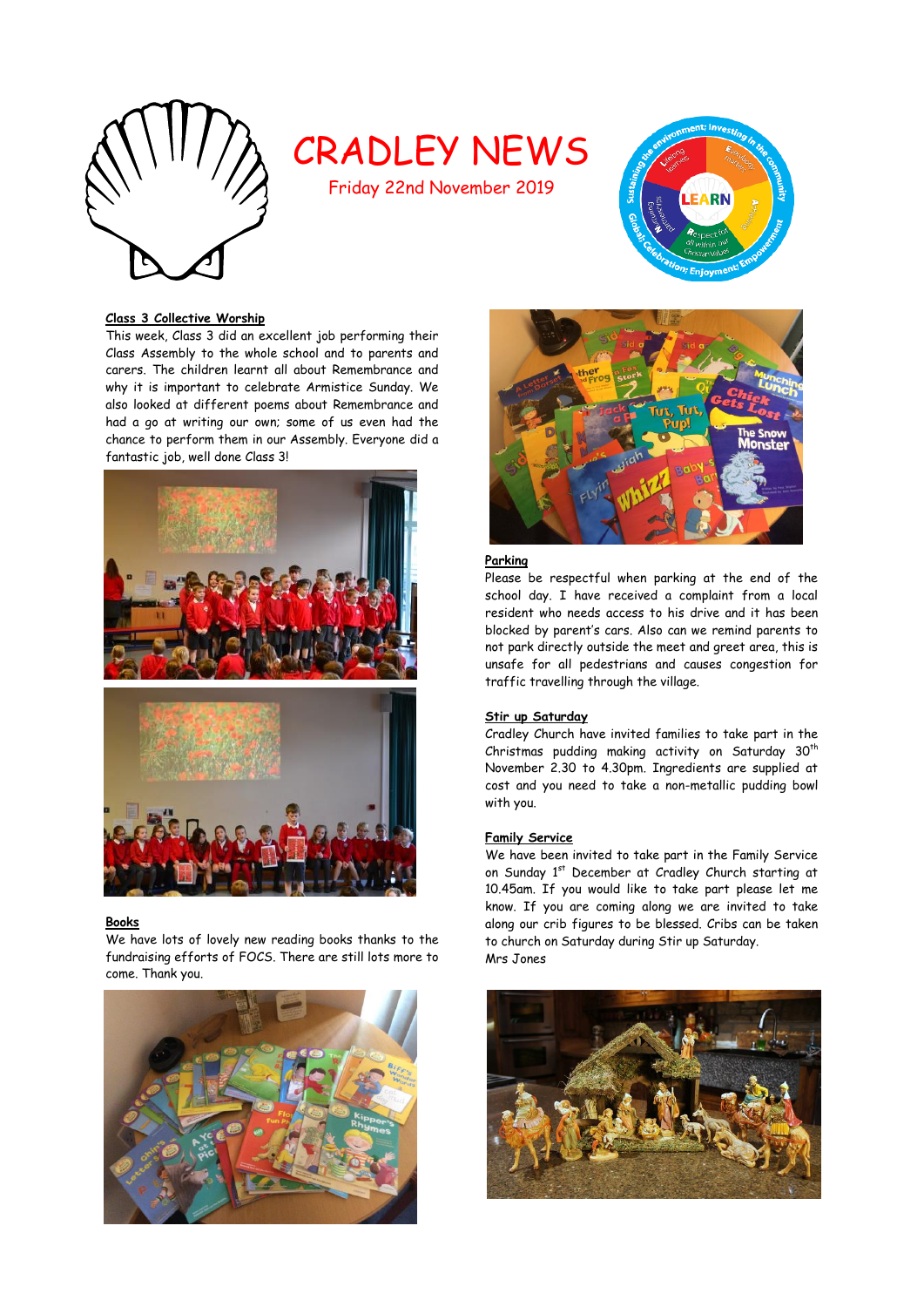## **Tennis**

On Tuesday 19<sup>th</sup> November, 4 Year 3 & 4's were lucky enough to be invited to John Masefield High School to take part in a Mini Tennis tournament. Some brilliant matches took place, with excellent shots and positioning from them all. A massive well done to Nelson, Preston, Molly and Elena who finished in  $3<sup>rd</sup>$  place, just 1 point behind 2<sup>nd</sup> place. Well done to all of you for making the school proud.



# **Netball Match**

On Tuesday 19th of November, the Year 5 and 6 netball team went to Ashperton to play two matches against Ledbury and Bosbury. Our first match was against Bosbury. After a promising start, where we were leading 1-0, sadly Bosbury managed to sneak in a few goals. Despite trying our best to catch them, the final score was 5-2 to Bosbury.

Undaunted, we then prepared to face Ledbury. This was a match of injuries for Cradley. One player had to be taken off and sent home early with finger damage (thankfully not broken) and two players slipped on the surface, causing Mrs Gleaves' heart to stop (not literally), but they managed to get back up and carried on playing to save our team. It was a tough match, but with our strength and determination we managed to pull out a goal by Kyle but unfortunately Ledbury got four balls in the net before the time ended. We thank Freddie K, Kyle, Darcey, Mali, Meryl, Olivia and Bella for playing amazing games of netball.

Written by Mali, Olivia and Bella



### **Personal Items**

Please ensure that all your children's belongings are named - especially jumpers and water bottles. It is extremely difficult to return items to children if they are not labelled.

# **FOCS News**

- There are still over 100 bottles of Apple Juice left, please come to reception if you would like to purchase any more bottles – please remember to return your used bottles to be recycled.
- Lots of fun was had at Junk Modelling last Saturday, thank you to everyone who came and made such creative Winter Wonderland items. We raised £129!!





- FOCS will be holding a stall at the Cradley Village Christmas Fair and Market on Saturday 7<sup>th</sup> December. Over 25 stalls, a Father Christmas ice cave, bbq, bar and bargains galore. Something for all the family. We're looking for volunteers to help on a rota system for an hour or so on the day. Thank you to those who have volunteered so far, we could still do with a few more helpers. If you can help, please let Annie Meager know.
- A Christmas Wreath Making workshop will take place on Friday 6<sup>th</sup> December at 7.30pm at Hollings Hill Farm, just £15 per person to include materials. Please contact Faye Knowles by 29<sup>th</sup> November if you would like to attend.
- The FOCS Christmas Fair takes place on Friday 13<sup>th</sup> December from 3-5pm. Please come along and help support this great festive event. Raffle tickets will be sent out on Monday, please help support FOCS by selling these to family and friends.

There will be a non-uniform day on Friday  $6<sup>th</sup>$ December; in return we kindly ask you bring in a bottle of some sorts for the Tombola.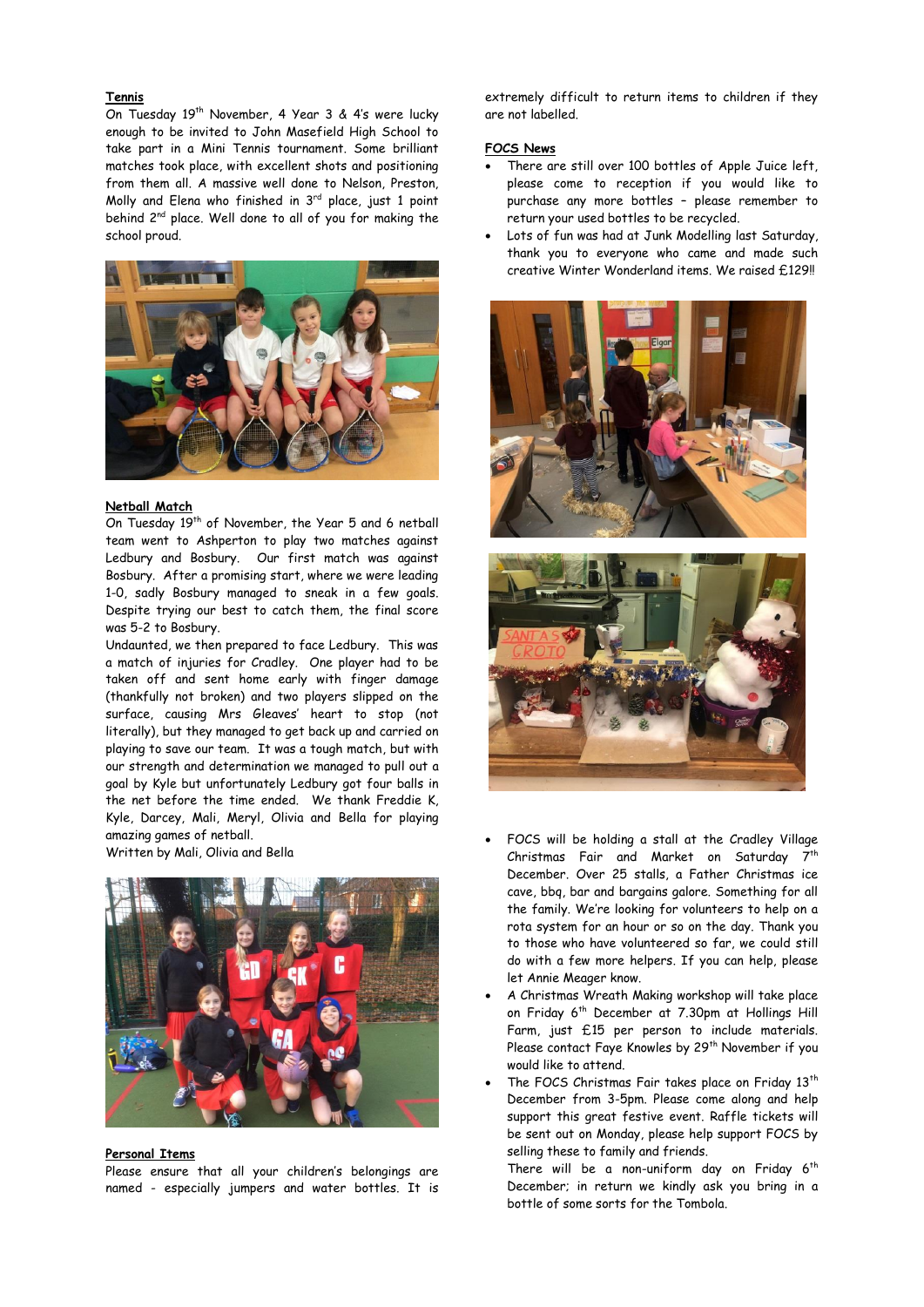We are asking for donations of good quality, clean unwanted toys, games, puzzles, teddies etc for the Bric a Brac stall, please bring in any donations from Monday 9<sup>th</sup> December.

We are also asking for any donations of unwanted/unused gifts which can be sold at the Gift Shop at the Christmas Fair. These will then be gift wrapped for you to give as presents for loved ones at Christmas. Please bring in any donations from Monday 2<sup>nd</sup> December.

• The next FOCS meeting takes place on Tuesday  $3^{rd}$ December at 7.30pm at the Red Lion to discuss the Christmas Fair – everyone is welcome to attend!

## **Nursery**

This week in Nursery we have been exploring our story of the week 'The Little Red Hen'. On Monday in our P.E session we have been pretending to be little red hen's and jumping off our benches into a pile of straw. Tuesday we enjoyed being out on the school field to enjoy the fresh winter air. We also made hedgehog leaf pictures with Carol and talked about the different colours of the leaves. On Wednesday Charlie helped us make our own little red hen pictures using paper plates and lots of different media to decorate our little red hen. Our brilliant student Sophie has been helping us this week to practise letter sounds and supporting our pre-schoolers to have a go at writing the letter. This week we have started our Nativity songs practise, we've all enjoyed learning the words and actions ready to be bright stars on the stage. We have finished our week off with Katrina helping us to make bread, just like the little red hen.

Cradley Nursery would like to say a huge thank you to Lucy's parents for being so kind and building our new play kitchen, we all truly appreciate it.

#### **Teeny Tots**

We are a friendly local toddler group that meets in Storridge Village Hall and occasionally at Cradley Nursery. We welcome little ones from 0-5, accompanied and supervised by their parents/carers, to stay and play. We meet on Thursdays from 10:30-12, during term time, for a charge of £2 per family, which includes a craft activity, game, songs, snacks and drinks. Please come and join us!

#### **Value of the Month - SERVICE**

## **Matthew 23:11**

"The greatest among you will be your servant". Chosen by Mr C

#### **Attendance**

Well done to Class 3 who've had 97.5% attendance since last week. They get to look after Alfie the Attendance Bear all next week. Please can we remind parents that late arrivals after the registers close at 8.55am count as a missed morning session and are included in attendance figures.

**Class 1 – 97.0% Class 2 – 95.36% Class 3 – 97.5% Class 4 – 96.33% Class 5 – 96.11% Whole School – 96.27%**

## **Head Teacher Award**

Olivia Flanagan for showing the value of caring Neve Philpotts for being a good friend

# **Stars of the week**

#### **Nursery**

Dominic Stokes for being super kind and helpful to everyone

Delphine Durham for being confident and positive **Reception**

Thomas Blewett for co-operating and singing so well Dexter Wyatt for being positive and persistent in school **Year 1** 

Clem Tambling for taking pride in his Maths presentation Johnny Duncan for consistent excellence in English **Year 2**

Thomas Exton for being co-operative in Maths Hugo Seldon for taking pride in his handwriting **Year 3**

Daniel Jeffries for enthusiasm and good humour in English

Ava Oseman for taking a risk with Maths challenges **Year 4**

Seb Seldon for taking pride in his diary writing

Van Hughes for writing and performing an excellent poem **Year 5**

Jacob Robertson for showing independence in his writing this week

Leila Meager for having a reflective attitude in RE thinking about us being the body of Christ

**Year 6**

Olivia Flanagan for persistence with her Maths Isabella Lyndon for showing independence in her learning

# **Dates for the Future**

## **NOVEMBER**

**Tuesday 26th** Tchoukball @ JMHS **Wednesday 27th** ASC Film night – 'Lego Movie 2' **Thursday 28th** Advent Carol Service at Hereford Cathedral

# **DECEMBER**

**Monday 2nd** Last swimming session Last week for clubs **Tuesday 3rd** Class 4 trip to Judges Lodgings Football at Bosbury FOCS meeting 7.30pm at Red Lion **Wednesday 4th** Girls football 4pm **Thursday 5th** Flu immunisation at school **Friday 6th** Non-uniform day for Tombola – please bring a bottle FOCS Christmas Wreath Making workshop 7.30pm **Tuesday 10th** Nativity 1.30pm **Wednesday 11th** Nativity 1.30pm